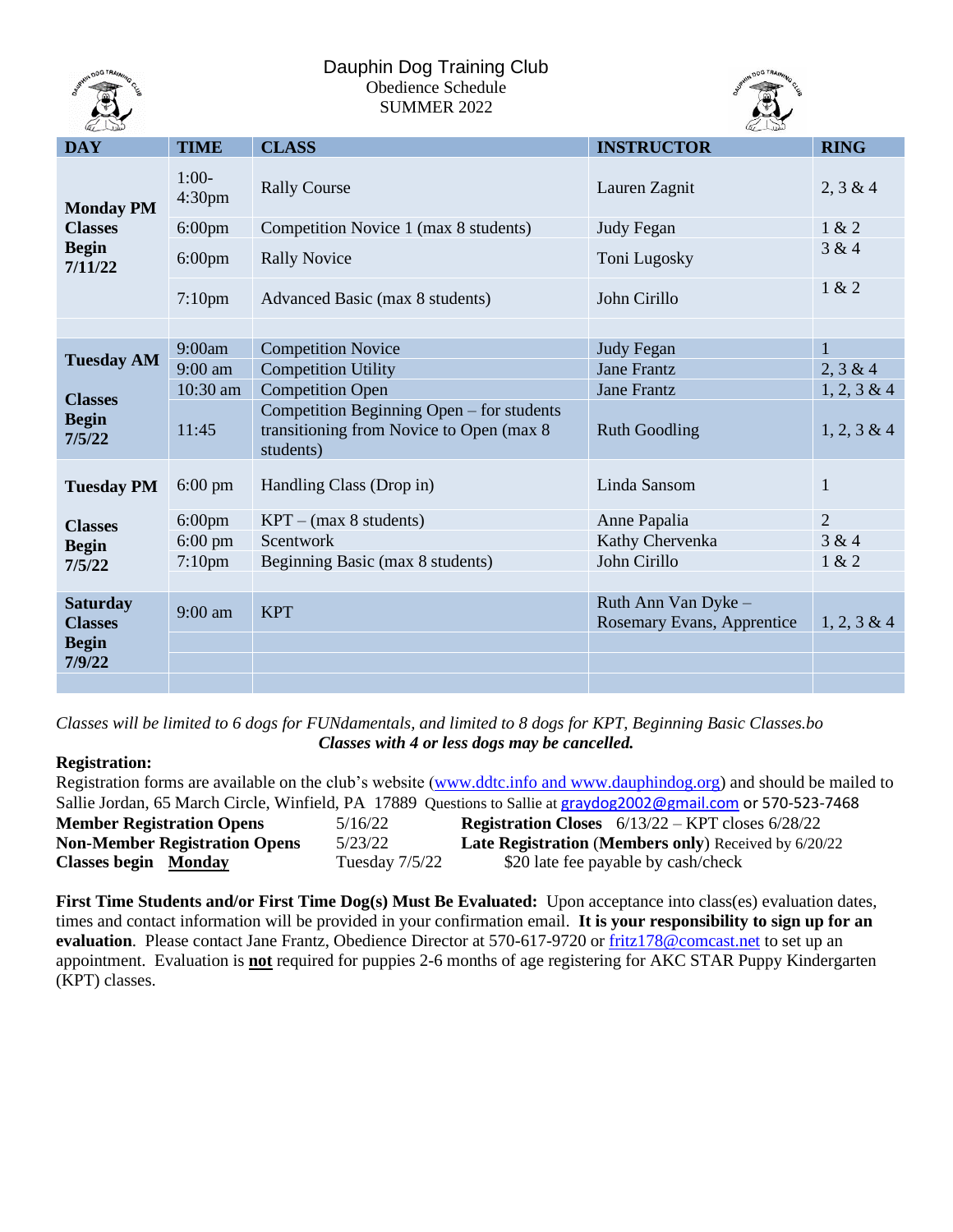Dauphin Dog Training Club Obedience Classes



# **PET DOG CLASSES AVAILABLE:**

**AKC STAR Puppy Kindergarten (KPT)** is for puppies 2-6 months of age. Topics such as housebreaking, biting, grooming and destructive behavior are discussed. Puppies learn to socialize with other dogs and people, and are



introduced to basic obedience. Puppies must attend all classes and pass the AKC S.T.A.R. Puppy test at the end of the course to be eligible for enrollment in the STAR Puppy Program.

**Tricks class is offered for dogs completing DDTC Beginning Basic class and/or for dogs approximately 7 months and older:** This class will consist of six weeks of class, and seventh week dogs will be tested for AKC tricks novice test. This class will be a great way to for owners to bond with your furry friend while teaching your dog some basic novice tricks and the start of some intermediate tricks depending on individual progression. The student will also be shown how to fill out the proper paperwork upon succession of passing the novice testing. Dogs must have an AKC # or a PAL # in order to send paperwork to AKC. Paperwork for a PAL # can be supplied if needed.

**AKC Canine Good Citizen Class is for dogs who are approximately 7 months and older:** All dogs, including both purebred and mixed breed dogs are welcome to participate in the AKC's Canine Good Citizen (CGC) class. Dogs must be old enough to have received necessary immunizations such as rabies vaccines and owner needs to bring a copy of vaccinations to class. Each week the instructor will work with you on responsible pet ownership for owners and basic good manners for dogs. Some of the skills taught will include sit politely for petting, out for a walk, sit, down, stay in place, etc. Classes Utilize Positive Reinforcement, Incorporates Good Training Skills.

**Beginning Basic is offered for dogs completing DDTC KPT class and/or for dogs approximately 7 months and older**. Owners are taught how to teach their dogs the basic obedience commands: SIT, DOWN, STAND, COME and HEEL. Proper dog care is also taught.

**Advanced Basic** is a continuation of what the dogs began to learn in Beginning Basic, so that the dog will be very solid on the fundamentals of obedience commands. Dog and handler should be able to execute heeling with a loose leash with change of pace, stand for exam with handler 6 feet away, formal sit stay for 1 minute, and down stay for 3 minutes both at 15 feet and a recall with dog coming to front to handler 15 feet away. (Dogs must complete Adv Basic before being evaluated for Agility classes.)

**FUNdamental Obedience is offered for dogs approximately 7 months and older** - This class is aimed at students just beginning training with their puppy and are not sure what path or paths they will ultimately want to concentrate on. The main difference is in the delivery of these skills. It is a cross-over course that will teach the fundamentals of obedience, rally and agility instruction to reinforce the teaching of the skills. Based on the student's progress, this class may have to be repeated before entry into advanced basic, rally 1, or beginner 1 agility.

# **COMPETITION DOG TRAINING CLASSES AVAILABLE:**

**Scent Class –** This class allows your dog to use his most powerful sense – smell! Your dog will be taught to recognize and find birch, cypress, clove bud and anise. You will be taught to recognize your dog's cue to you that he has found the scent. The scent can be hidden in either a box or container. This can be a stepping stone for your to enter trials and earn titles in scent work.

**Competition Novice –** This class is geared towards individuals that are interested in showing in obedience. Skills taught in beginning basic classes are incorporated into this competition novice class. Instruction is taught on use of foot work, heeling which will include changing paces (i.e., normal, slow, and fast) and generalized introduction of what is expected in novice when competing in the show ring. Skill work learned in one week will be a building block for the next week, etc. The emphasis of this class is to make learning fun for you and your dog. You will also learn to begin to prepare yourself and dog to compete at a show. Attention heeling, kick back stands, tuck sits, sphinx downs, fast recalls, solid stand for exams and making it fun for the dog & handler. Students will start work on some open & utility exercises. For